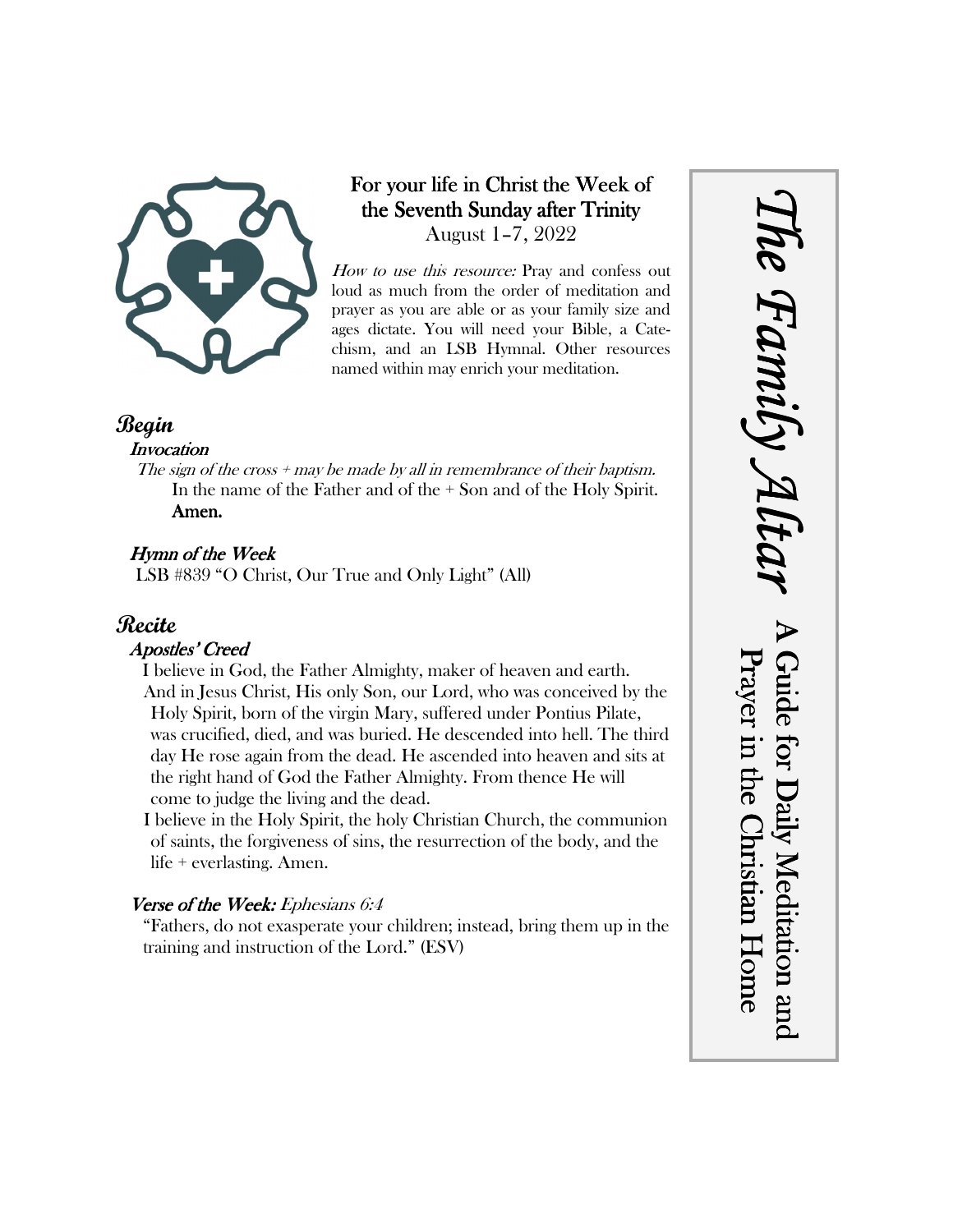# **Meditate**

|                | Mon. | Tues. | Wed.   | Thurs. | Fri. | Sat. | Sun. |
|----------------|------|-------|--------|--------|------|------|------|
| <b>Morning</b> | 78   | 80    | 82, 84 | 85     | 88   | 89   | 91   |
| Evening        | 79   | ΟI    | 83     | 86     | 87   | 90   | 93   |

Psalm: 60-Day Psalm Schedule

#### Daily Bible Stories

| Day       | <b>Week 48: New Testament Stories</b>             |  |  |
|-----------|---------------------------------------------------|--|--|
| Monday    | The Parable of the Persistent Widow - Luke 18:1-8 |  |  |
| Tuesday   | The Pharisee and the Tax Collector - Luke 18:9-17 |  |  |
| Wednesday | The Rich Young Ruler – Luke 18:18–34              |  |  |
| Thursday  | Jesus Heals Blind Bartimaeus - Luke 18:35-43      |  |  |
| Friday    | Jesus Comes to Zacchaeus's House - Luke 19:1-10   |  |  |
| Saturday  | Look Ahead to Sunday's Readings (see last page)   |  |  |
| Sunday    | <b>Attend Divine Service</b>                      |  |  |

# Daily Lectionary Readings

| August 1 | 1 Sam 17:1-19, Acts 26:1-23      |
|----------|----------------------------------|
| August 2 | 1 Sam 17:20-47, Acts 26:24-27:8  |
| August 3 | 1 Sam 17:48-18:9, Acts 27:9-26   |
| August 4 | 1 Sam 18:10-30, Acts 27:27-44    |
| August 5 | 1 Sam $19:1-24$ , Acts $28:1-15$ |
|          | (Ps 59)                          |
| August 6 | 1 Sam 20:1-23, Acts 28:16-31     |
| August 7 | 1 Sam $20:24-42$ , 1 Cor 1:1-25  |
|          | 1 Sam 21:1-23:29                 |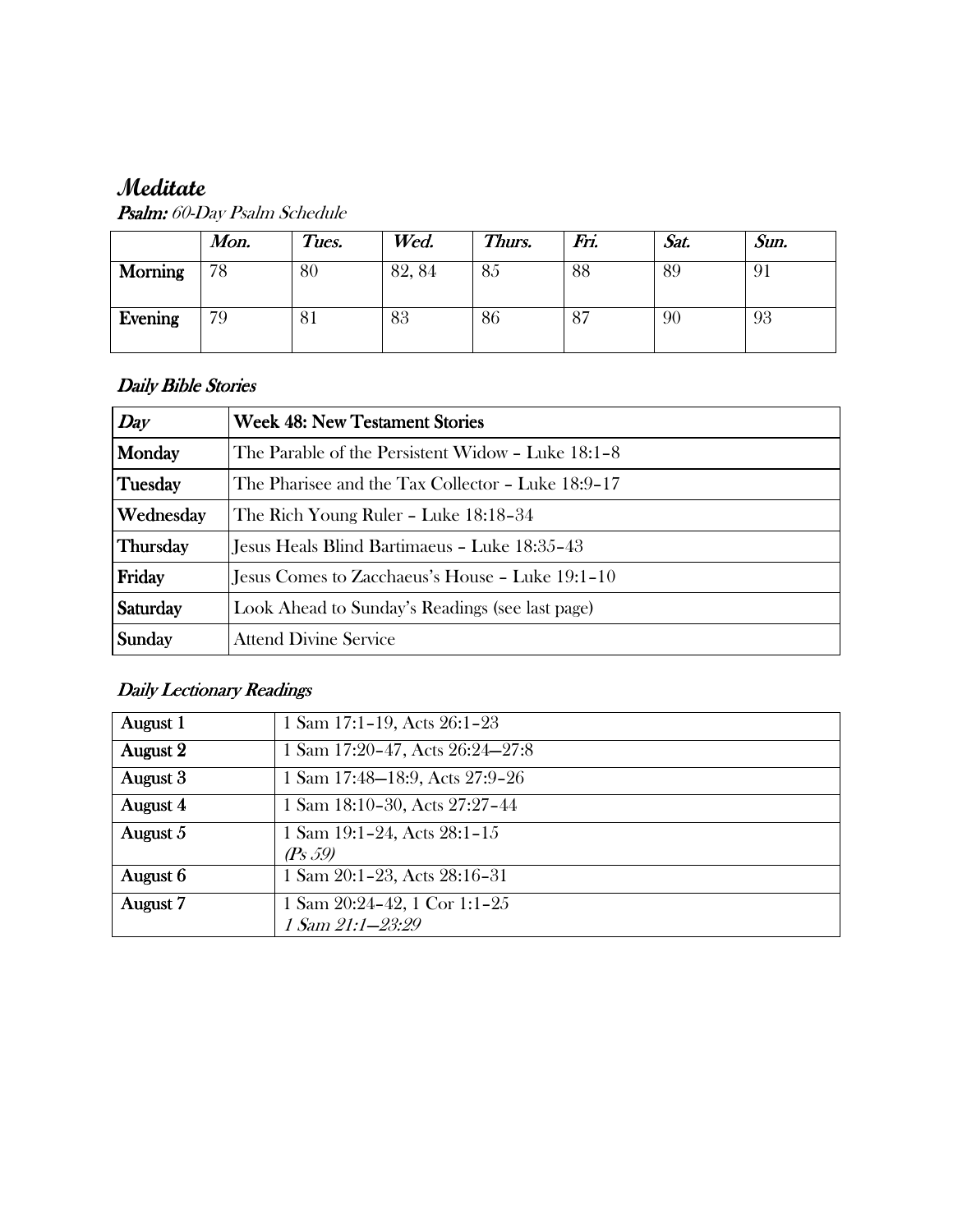# **Study**

#### The Catechism

Participants may choose to study the catechism at their own pace or follow along with the selected portion of the catechism for the week.

Table of Duties: To Parents and To Children

Catechism In Depth Catechism 1991 Catechism: Page #38 2017 Catechism: Pages #35–36



## **Pray**

Kyrie Lord, have mercy. Christ, have mercy. Lord, have mercy.

#### Lord's Prayer

#### Collect for the Week:

O God, whose never-failing providence orders all things both in heaven and earth, we humbly implore You to put away from us all hurtful things and to give us those things that are profitable for us; through Jesus Christ, Your Son, our Lord, who lives and reigns with You and the Holy Spirit, one God, now and forever. Amen.

#### Daily Themes for Prayer

 Monday: Monday: Pray for faith to live in the promises of Holy Baptism; for one's calling and daily work; for the unemployed; for the salvation and well-being of our neighbors; for schools, colleges, and seminaries; for good government and for peace. Tuesday: Pray for deliverance against temptation and evil; for the addicted and despairing, the tortured and oppressed; for those struggling with besetting sins. Wednesday: Pray for marriage and family, that husbands and wives, parents and children live in ordered harmony according to the Word of God; for parents who must raise children alone; for our communities and neighborhoods. **Thursday:** Pray for the Church and her pastors; for teachers, deacons, deaconesses, and other church workers; for missionaries and for all who serve the Church; for fruitful and salutary use of the blessed sacrament of Christ's body and blood. **Friday:** Pray for the preaching of the holy cross of our Lord Jesus Christ and for the spread of His knowledge throughout the whole world; for the persecuted and oppressed; for the sick and dying. **Saturday:** Pray for faithfulness to the end; for the renewal of those who are withering in the faith or have fallen away; for receptive hearts and minds to God's Word on the Lord's Day; for pastors and people as they prepare to administer and receive Christ's holy gifts. Sunday: Pray for the joy of the resurrection among us; for the fruit of faith nourished by the Word and Sacraments.

Morning or Evening Prayer from the Catechism